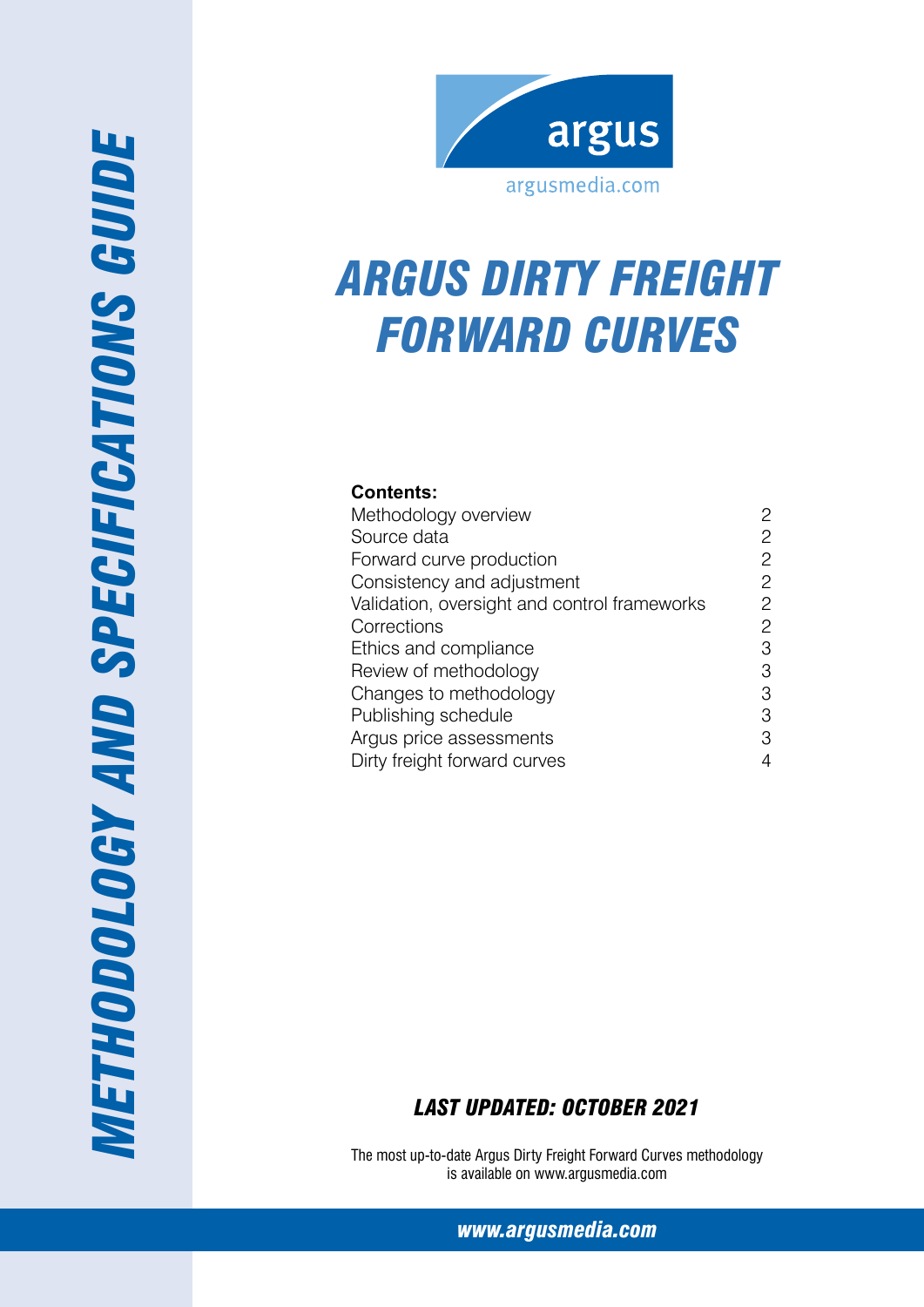## <span id="page-1-0"></span>**Methodology overview**

#### **Methodology rationale**

Argus produces daily forward price curves that are distinct from the forward price assessments published in Argus market reports.

Argus forward curves are the modelled current value of a forward delivery or loading period at the specified timestamp on the day of publication and are not forecasts of future spot prices.

Argus forward curves are produced using models designed to produce reliable and representative indicators of commodity market values, free from distortion.

Model inputs and outputs, including the final forward curves, intermediate values that may be generated during the production process and reports, are subjected to ongoing validation to ensure that the models perform as expected in generating representative prices.

#### **Source data**

Argus forward curves are calculated using a variety of current and historical inputs. Inputs are subject to rigorous quality and relevance checks.

Forward curves are underpinned by information from the traded forward markets, where it exists, and from the historical relationships between more liquid and less liquid markets.

#### **Argus price assessments**

Argus publishes a wide variety of spot and forward price assessments in relevant spot and forward commodities markets. Argus price assessments are governed by published methodologies, the most up-to-date versions of which are available at<www.argusmedia.com>.

Where Argus publishes both a price assessment and a forward curve value for the same commodity and time period, the forward curve value will equal the published price assessment.

Historical price assessments are often used in combination with Argus forward curve data when producing forward curves for illiquid markets.

#### **External market data**

Argus also uses trade, bid, offer and other market information in producing forward curves. Market information is scrutinised before being considered for inclusion in the production of forward curves.

Forward curve production involves a wide array of data relevant to the state of the underlying commodity market, the wider commodities complex and the state of local, regional and global economies.

#### **Argus forward curves**

Argus forward curves are continually compared with one another. Those with the highest correlations are assigned as proxy markets to one another and are used as sources of information when generating forward curves for which price assessments or external market data are unavailable.

#### **Forward curve production**

In markets with some forward liquidity or Argus price assessments, Argus will use that market information as the starting point for the generation of forward curve prices. Price spreads to other, more liquid forward markets and price spreads to more liquid time periods in the same forward market are used to fill gaps in the forward curve for which market information or Argus price assessments are unavailable.

Argus may also use the historical relationship between the value of strip contracts and their components in interpolating the price shape of the forward curve.

In particularly illiquid markets, Argus may use a rolling history of spot prices to form a relationship between illiquid and liquid forward markets. The period of historical spot prices and the relationships they imply are regularly reviewed.

#### **Consistency and adjustment**

Argus produces zero-arbitrage forward curves — the price of a strip product will always be equal to the average of the component periods. For example, the value of a fourth-quarter contract will be equal to the average of the values of the October, November and December contracts.

Abnormally large day-on-day price changes are investigated, crosschecked and ultimately confirmed or revised by Argus analysts.

## **Validation, oversight and control frameworks**

Argus forward curves are produced in strict adherence to published methodologies, the most up-to-date versions of which are available at <www.argusmedia.com>.

All models are under continual review, including an evaluation of conceptual soundness, ongoing monitoring and outcome analysis.

#### **Corrections**

Argus will on occasion publish corrections to forward curve prices after the publication date. We will correct errors that arise from clerical mistakes, calculation errors, or a misapplication of our stated methodology. Argus will not retroactively change published prices based on new information learned after publication. We make our best effort to produce forward curves based on the information we gather during the trading day assessed.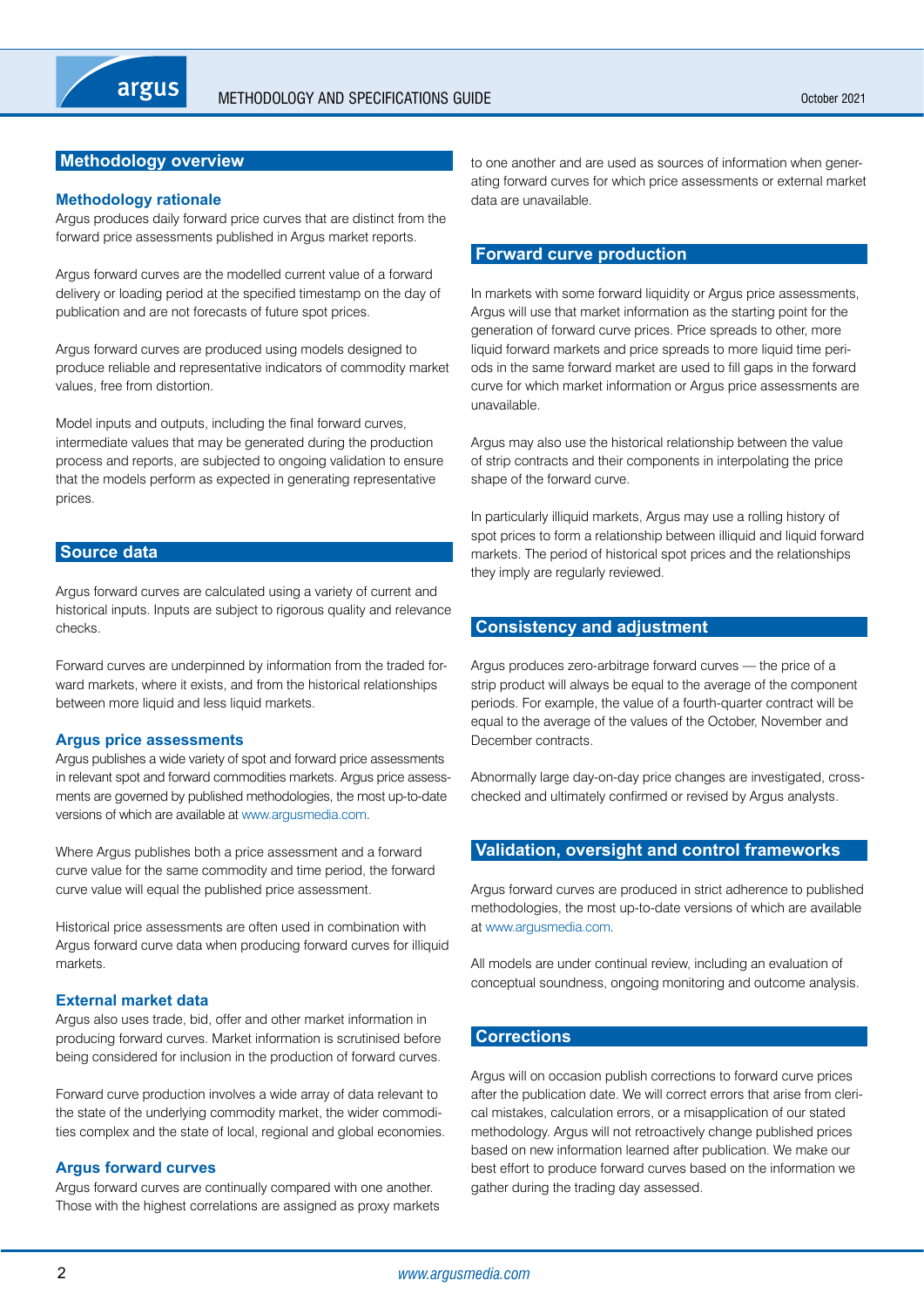## <span id="page-2-0"></span>**Ethics and compliance**

Argus operates according to the best practices in the publishing field, and maintains thorough compliance procedures throughout the firm. We want to be seen as a preferred provider by our subscribers, who are held to equally high standards, while at the same time maintaining our editorial integrity and independence. Argus has a strict ethics policy that applies to all staff. The policy can be found on our website at <www.argusmedia.com>.

Included in this policy are restrictions against staff trading in any energy commodity or energy related stocks, and guidelines for accepting gifts. Argus also has strict policies regarding central archiving of email and instant messenger communication, maintenance and archiving of notes, and archiving of spreadsheets and deal lists used in the forward curve generation process. Argus publishes prices that report and reflect prevailing levels for open-market arms length transactions (please see the [Argus Global Compliance Policy](https://www.argusmedia.com/-/media/Files/governance-and-compliance/global-compliance.ashx?la=en&hash=D7D700EDAED183C15910880EDA933A50CDE8D196) for a detailed definition of arms length).

#### **Review of methodology**

The overriding objective of any methodology is to produce prices which are reliable and representative indicators of commodity market values and are free from distortion. As a result, Argus regularly examines our methodologies and is in regular dialogue with the industry in order to ensure that the methodologies are representative of the market being assessed.

In addition to this ongoing review of methodology, Argus conducts reviews of all of its methodologies and methodology documents on at least an annual basis.

Argus will periodically and as merited initiate reviews of market coverage based on a qualitative analysis that includes measurements of liquidity, visibility of market data, consistency of market data, quality of market data and industry usage of the resulting forward prices. Argus will review:

- • Appropriateness of the methodology of existing forward curves
- Termination of existing forward curves
- Initiation of new forward curves

An informal process will be initiated to examine viability. This process includes:

- Informal discussions with market participants
- Informal discussions with other stakeholders
- Internal review of market data

Should changes, terminations, or initiations be merited, an internal proposal will be submitted to management for review and approval. Should changes or terminations of existing forward curves be approved, then formal procedures for external consultation are begun.

#### **Changes to methodology**

Formal proposals to change methodologies typically emerge out of the ongoing process of internal and external review of the methodologies. Formal procedures for external consultation regarding material changes to existing methodologies will be initiated with an announcement of the proposed change published to subscribers. This announcement will include:

- Details on the proposed change and the rationale
- Method for submitting comments with a deadline for submissions
- Notice that all formal comments will be published after the given consultation period unless submitter requests confidentiality.

Argus will provide sufficient opportunity for stakeholders to analyse and comment on changes, but will not allow the time needed to follow these procedures to create a situation wherein unrepresentative or false prices are published, markets are disrupted, or market participants are put at unnecessary risk.

Argus will engage with industry throughout this process in order to gain acceptance of proposed changes to methodology. Argus cannot however guarantee universal acceptance and will act for the good order of the market and ensure the continued integrity of its forward curves as an overriding objective.

Following the consultation period, Argus management will commence an internal review and decide on the methodology change. This will be followed by an announcement of the decision, which will be published to subscribers and include a date for implementation.

#### **Publishing schedule**

Argus dirty freight forward curves are published on weekdays, according to a publishing schedule that is available at [www.argusmedia.com.](www.argusmedia.com)

#### **Argus price assessments**

Argus dirty freight forward curves rely on price data published in Argus market reports, each of which is governed by a published methodology.

See the [Argus Freight methodology](https://www.argusmedia.com/-/media/Files/methodology/argus-freight.ashx) for more information about Argus price assessments.